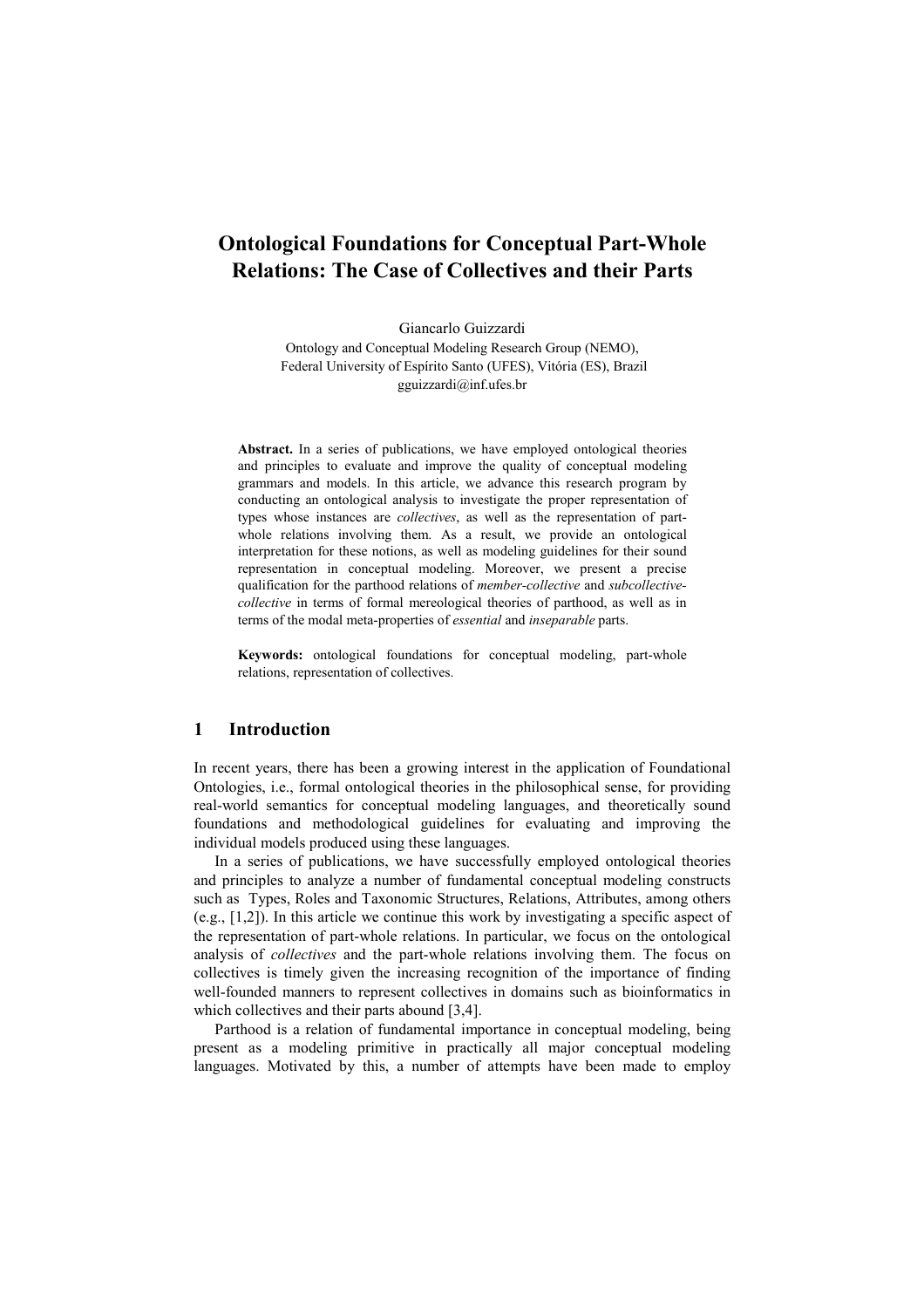theories of different sorts to provide a foundation for part-whole relations. These initiatives fall roughly in three different classes: (i) proposals that employ classical ontological theories of parthood (*Mereologies*). In this class, there is a number of works in the literature that employ the ontological theory put forth by the philosopher Mario Bunge [5] typically accessed through its most popular adaptation termed the BWW ontology [6,7]; (ii) proposals that are based on research from linguistics and cognitive science in which different sorts of *Meronymic* relations are elaborated. Most contributions in this class are based on the theory developed by Winston , Chaffin and Herrmann (henceforth WCH) [8]. An example of a pioneering article in this class is [9]; (iii) proposals which define a number of so-called *secondary properties* which have been used to further qualify parthood relations [6]. These include distinctions which reflect different *modal aspects* of parthood reflecting different relations of dependence (e.g., generic versus existential dependence). An example is the distinction between *essential* and *inseparable* parthood in [2].

Despite their important contributions, there are significant shortcomings in the current scenario considering the aforementioned approaches. On the one hand, accounts of parthood solely based on WCH suffer from many difficulties inherited from the original theory. As discussed in [10,11], WCH's original taxonomy turned out to be overly linguistically motivated, focusing on the linguistic term *part-of* (and its cognates). In fact, as demonstrated by these authors, the six linguisticallymotivated types of part-whole relation originally proposed in WCH give rise to only four distinct ontological types, namely: (a) *subquantity-quantity*: modeling parts of an amount of matter (e.g., alcohol-wine, gin-Martini, Chocolate-Toddy); (b) *membercollective*: modeling a collective entity in which all parts play an equal role w.r.t. the whole (e.g., tree–forest, card–deck, lion-pack); (c) *subcollective-collective*: modeling a relation between a collective and the subcollectives that provide further structure to the former (e.g., the north part of the black forest-black forest, the underage children of John-the children on John); (d) *component – functional complex*: modeling an entity in which all parts play a different role w.r.t. the whole, thus, contributing to the functionality of the latter (e.g., heart-circulatory system, engine – car).

On the other hand, conceptual modeling accounts of parthood based on BWW inherit the limitations of Bunge's original treatment of parthood in its most basic core. Mereology is a mature discipline with well-defined and formally characterized theories. These in fact form a lattice of theories such that there is not one single formal meaning of part in mereology but several alternative axiomatizations of parthood that extend each other. Mapping modeling primitives representing partwhole relations to these theories can indeed provide an important contribution to conceptual modeling. Firstly, in a direct manner because these theories can provide sound and fully characterized formal semantics for these relations. But, also because nowadays several authors have proposed codifications of different mereological theories by mapping them to different Description Logics, hence, providing a mechanism for automated reasoning with *partonomies* in conceptual models [12,13]. The negative point here is that Bunge's theory of parthood corresponds to the weakest theory in mereology. In fact a theory which is even considered to be too weak to count as a characterization for a true part-whole relation [14].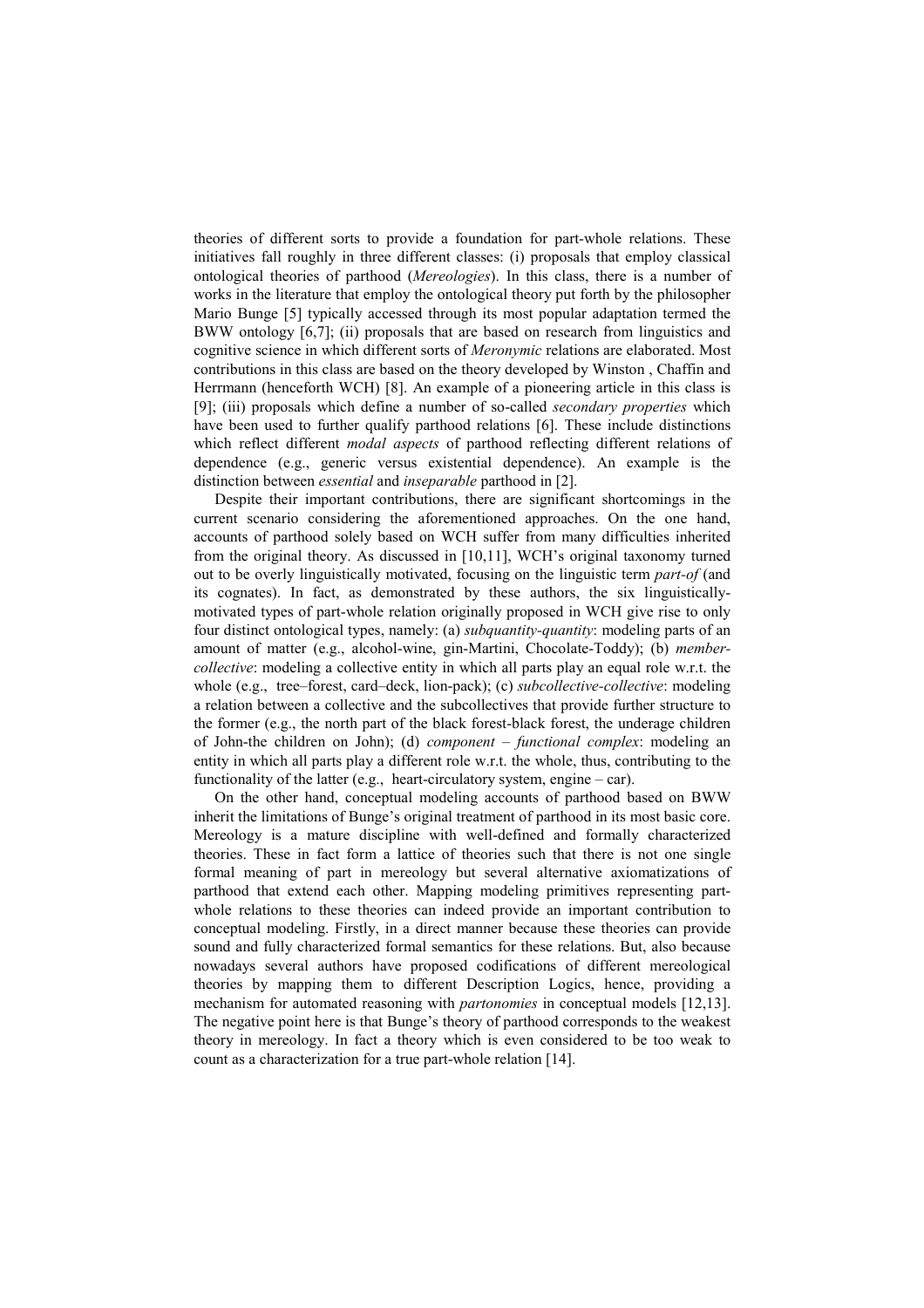Finally, most current approaches limit themselves to analyze the relation between the whole and its parts. However, as discussed in [15], a conceptual theory of parthood should also countenance a *theory of wholes*, in which the relations that tie the parts of a whole together are also considered. To put it simply, the composite objects in which we are interested in conceptual modeling are not mere aggregations of arbitrary entities but complex entities suitably unified by proper binding relations.

This paper should then be seen as a companion to the publications in [2,16] and [17]. In this research program, we have managed to show that the three classification schemes aforementioned, namely, the linguistic-cognitive meronymic distinctions, the mereological theories of parthood, and the so-called secondary properties are not orthogonal. In fact, each particular meronymic distinction in the first scheme commits to basic mereological properties, secondary properties, and even requires binding relations of specific kinds to take place between their parts. In [17], we have managed to show the interconnection between these classification schemes for the case of the *subquantity-quantity* relation. In a complementary form, we did the same in [2,16] for the case of the *component – functional complex* relation. The objective of this paper is to follow the same program for the case of part-whole relations involving collectives, namely, the *member-collective* and the *subcollective-collective* relations. This paper is, thus, a substantial extension to the preliminary work reported in [18] in which only the *member-collective* relation is analyzed and in some of its aspects.

The remainder of this article is organized as follows. Section 2 reviews the theories put forth by classical mereology as well as its connection with modal secondary properties of parts and wholes. The section also discusses how these mereological theories can be supplemented by a *theory of (integral) wholes*. In section 3, we discuss collectives as integral wholes and present some modeling consequences of the view defended there. Moreover, we elaborate on some ontological properties of collectives that differentiate them not only from their sibling categories (quantities and functional complexes), but also from sets (in a set-theoretical sense). The latter aspect is of relevance since collectives as well as the member-collective and subcollective-collective relations are frequently taken to be identical to sets, set membership and the subset relation, respectively. In section 4, we promote an ontological analysis of two part-whole relations involving collectives, clarifying on how these relations stand w.r.t. to basic mereological properties (e.g., transitivity, weak supplementation, extensionality) as well as regarding the modal secondary properties of essential and inseparable parthood. As an additional result connected to this analysis, we outline a number of metamodeling constraints that have been used to implement a UML modeling profile for representing collectives and their subparts in conceptual modeling. Section 5 presents final considerations of this paper.

# **2 A Review of Formal Part-Whole Theories**

In practically all philosophical theories of parts, the relation of (proper) parthood (symbolized as <) stands for a strict partial ordering, i.e., an asymmetric (2) and transitive relation (3), from which irreflexivity follows (1):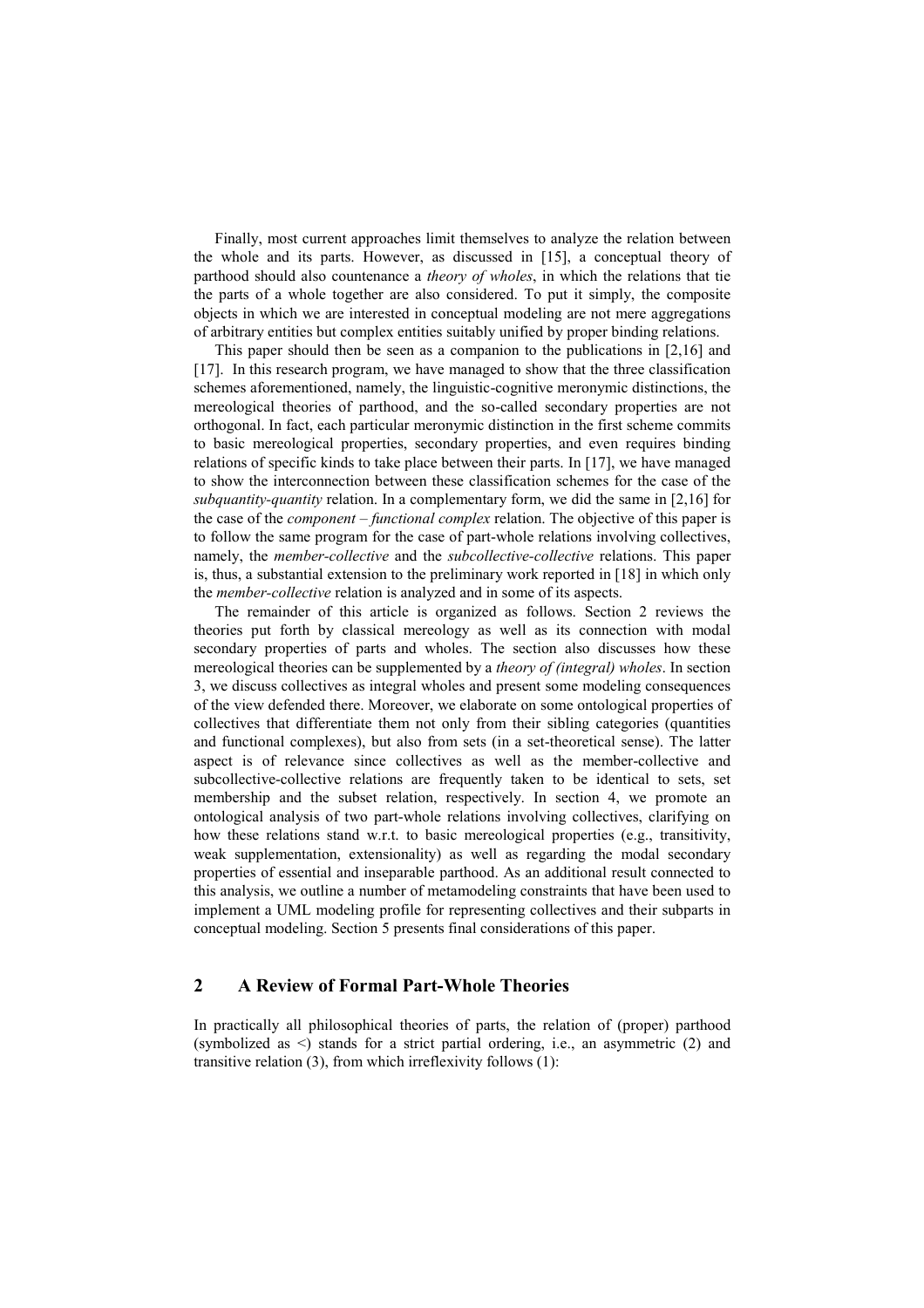$$
\forall x \neg(x < x) \tag{1}
$$
\n
$$
\forall x, y \left( (x < y) \rightarrow \neg(y < x) \right) \tag{2}
$$
\n
$$
\forall x, y, z \left( (x < y) \land (y < z) \rightarrow (x < z) \right) \tag{3}
$$

These axioms amount to what is referred in the literature by the name of *Ground Mereology (M)*, which is the core of any theory of parts, i.e., the axioms (1-3) define the minimal (partial ordering) constraints that every relation must fulfill to be considered a parthood relation. As previously mentioned, Mario Bunge's mereological theory (*Assembly Theory*) corresponds to the axiomatization of Ground Mereology (with the only difference of assuming the existence of a null individual which is supposed to be part of everything else) [5]. Although necessary, these constraints are not sufficient, i.e., it is not the case that any partial ordering relation qualifies as a parthood relation. Most authors require an extra axiom termed the *weak supplementation principle (WSP)* (4) as constitutive of the meaning of part and, hence, consider (1-3) plus (4) (the so-called *Minimal Mereology* (MM)) as the minimal constraints that a mereological theory should incorporate [14,19]:

### ∀**x,y ((y < x)** → ∃**z (z < x)** ∧ ¬**overlap(z,y)) (4)**

Figure 1.a below illustrates this notion of weak supplementation. It shows that if y is a part of x then there must exist another part of x which is disjoint from y (the "missing" part of x). Loosely speaking, without this missing part, y would be identical to x. From a practical point of view, without WSP, models such as the one in figure 1.b cannot be deemed incorrect. Now, following that model, suppose an event E which is composed of one single subevent. Isn't this alleged part identical to the event E itself? In a sound model events are either atomic or are composed of at least two disjoint subevents.



**Fig. 1** Invalid situation (a) and invalid conceptual model (b) according to Minimum Mereology.

There is an extension to MM that has then been created by strengthening the supplementation principle represented by (4). In this system, (4) is thus replaced by something termed the *stronger supplementation principle (SSP)*. The resulting theory is named *Extensional Mereology (EM)*. A known consequence of the introduction of SSP is that in EM we have that two objects are identical iff they have the same parts, i.e., SSP entails a mereological counterpart of the *extensionality principle* (of identity) in set theory. As a consequence, if an entity is identical to the (mereological) sum of its parts, thus, changing any of its parts changes the identity of that entity. Ergo, an entity cannot exist without each of its parts, which is the same as saying that all its parts are *essential parts*.

Essential parthood can be defined as a case of *existential dependence* between individuals, i.e., x is an *essential part* of y iff y cannot possibly exist without having that specific individual x as part [2]. This specific mode of existential dependence can also be defined from the part x to the whole y. We say that x is an *inseparable part* of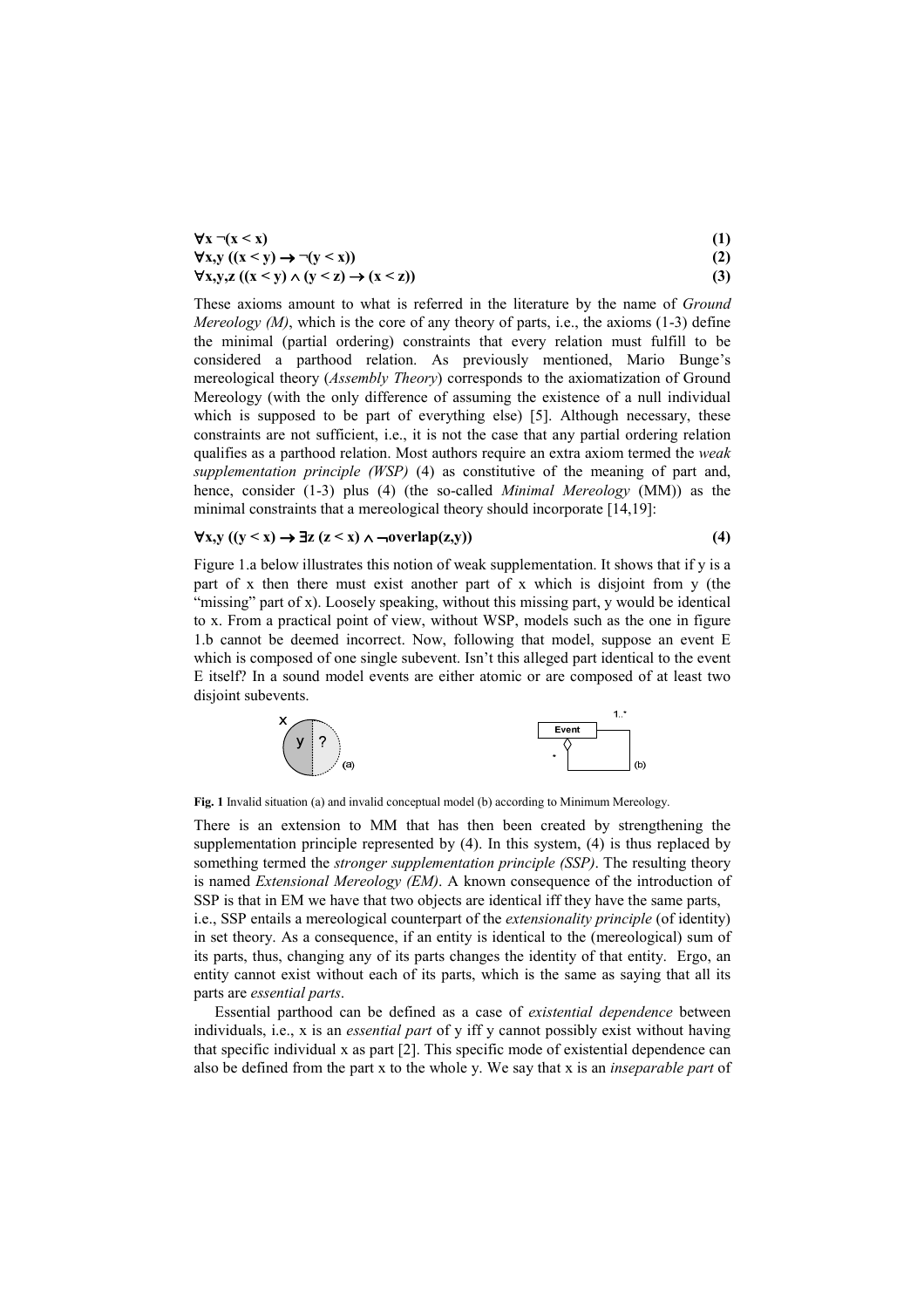y iff x cannot possibly exist without being a part of that specific individual y [2]. A stereotypical example of an essential part of a car is its chassis, since that specific car cannot exist without that specific chassis (changing the chassis legally changes the identity of the car); A stereotypical example of an inseparable part of a living cell is its membrane, since the membrane cannot exist without being part of that particular cell. As discussed in depth in [2], essential and inseparable parthood play a fundamental role in conceptual modeling. However, it is not the case for all types of entities that all their parts are essential. In other words, although EM describes the basic meaning of parthood for some types of entities (e.g., quantities [17] and events [14]), this is not the case for entities of all ontological categories. In particular, as we have shown in [16], for functional complexes while some of their parts are essential (inseparable), not all of them are essential (inseparable). As discussed in section 4, EM is too strong a theory in this sense also for the case of the member-collective and the subcollective-collective relations.

Classical mereological theories focus solely on the relation from the parts to the wholes. Thus, just like in set theories we can create sets by enumerating any number of arbitrary entities, in classical mereologies one can create a new object by summing up individuals that can even belong to different ontological categories. For example, in these systems, the individual created by the aggregation (termed *mereological sum*) of Noam Chomsky's left foot, the first act of Puccini's Turandot and the number 3, is an entity considered as legitimate as any other. However, as argued by [10], humans only accept the aggregation of entities if the resulting mereological sum plays some role in their conceptual schemes. To use an example: the sum of a frame, a piece of electrical equipment and a bulb constitutes a whole that is considered meaningful to our conceptual classification system. For this reason, this sum deserves a specific concept in cognition and a name in human language. The same does not hold for the sum of bulb and the lamp's base.

According to Simons [14], the difference between purely formal mereological sums and, what he terms, *integral wholes* is an ontological one, which can be understood by comparing their existence conditions. For sums, these conditions are minimal: the sum exists just when the constituent parts exist. By contrast, for an integral whole (composed of the same parts of the corresponding sum) to exist, a further *unifying condition* among the constituent parts must be fulfilled. A unifying condition or relation can be used to define a closure system in the following manner. A set B is a closure system under the relation R, or simply, R-closure system iff

#### $\cos \langle R \rangle B =_{def} (cl \langle R \rangle B) \land (con \langle R \rangle B)$  (5)

where  $\textbf{(cl (R) B)}$  means that the set B is closed under R  $\textbf{(R-Closed)}$  and  $\textbf{(con (R) B)}$ means that the set B is connected under R (R-Connected). R-Closed and R-Connected are then defined as:

$$
\text{cl}\langle\text{R}\rangle\text{ }B =_{\text{def}} \forall x \ ((x \in B) \rightarrow ((\forall y \ \text{R}(x, y) \lor \text{R}(y, x) \rightarrow (y \in B)))
$$
\n
$$
\text{con}\langle\text{R}\rangle\text{ }B =_{\text{def}} \forall x \ ((x \in B) \rightarrow (\forall y \ (y \in B) \rightarrow (\text{R}(x, y) \lor \text{R}(y, x))))
$$
\n
$$
\tag{7}
$$

An integral whole is then defined as an object whose parts form a closure system induced by what Simons terms a *unifying* (or *characterizing*) *relation* R.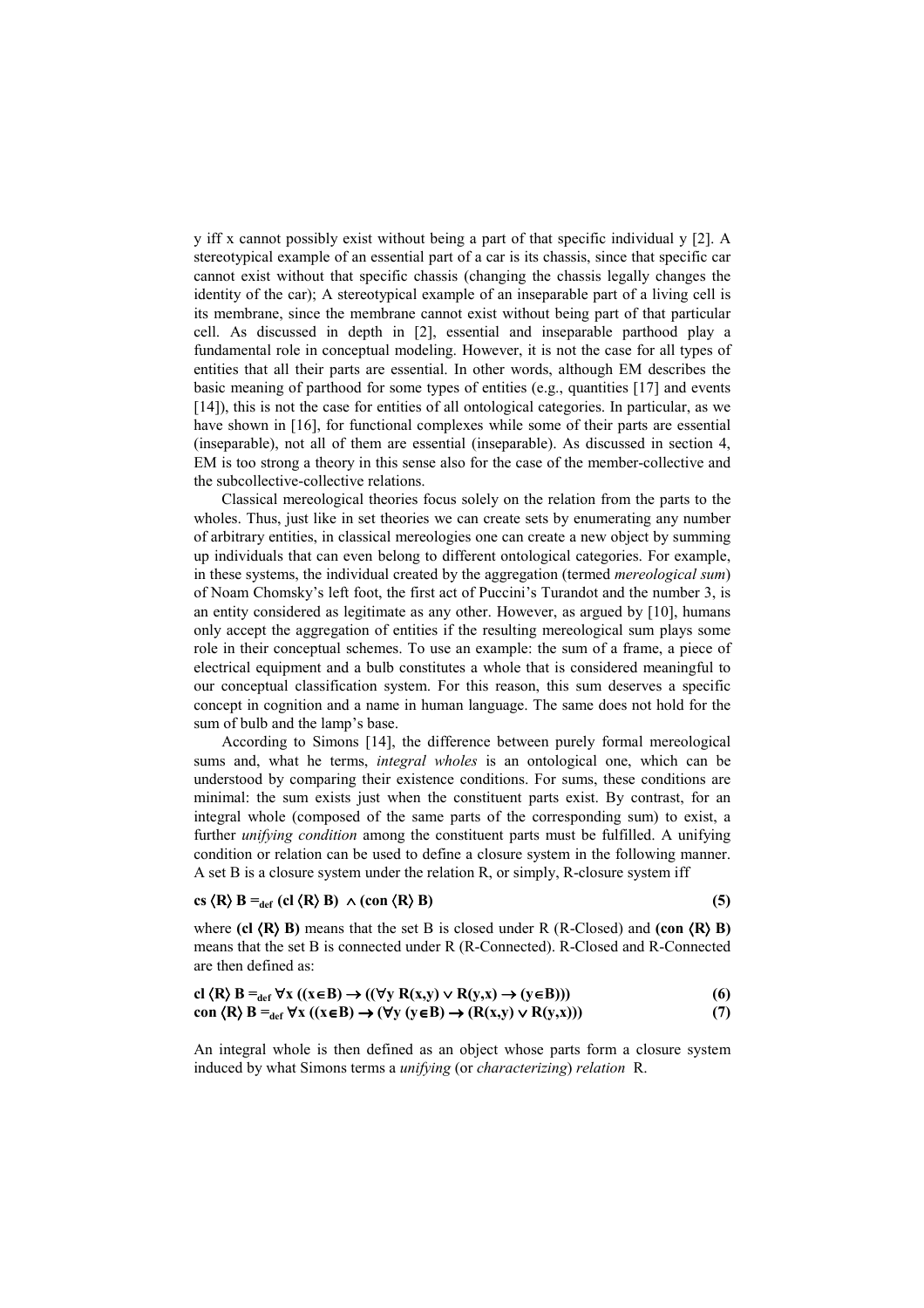### **3 What are Collectives?**

According to WCH, the main distinction between collectives and quantities is that the latter but not the former are said to be *homeomeros* wholes [8]. In simple terms, homeorosity means that the entity at hand is composed solely of parts of the same type (*homo*=same, *mereos* = part). The fact that quantities are homeomeros (e.g., all subportions of wine are still wine) causes a problem for their representation (and the representation of relationships involving them) in conceptual modeling. In order to illustrate this idea, we use the example depicted in figure 2.a below. In this model, the idea is to represent that a certain portion of wine is composed of all subportions of wine belonging to a certain vintage, and that a wine tank can store several portions of wine (perhaps an *assemblage* of different vintages). However, since Wine is homeomeros and infinitely divisable in subportions of the same type, if we have that a Wine portion x has as part a subportion y then it also has as part all the subparts of y [17]. Likewise, a wine tank storing two different "portions of wine" actually stores all the subparts of these two portions, i.e., it actually stores infinite portions of wine. In other words, maximum cardinality relations involving quantities cannot be specified in a finite manner. As discussed, for instance in [20], *finite satisfiability* is a fundamental requirement for conceptual models which are intended to be used in information systems. This feature of quantities, thus, requires a special treatment so that they can be property modeled in structural conceptual models. A treatment that does not take quantities to be mere aggregations (*mereological sums*) of subportions of the same kind but integral wholes unified by a characterizing relation of *topological maximal self-connectedness* [17].



**Figure 2** Representations of a Quantity (a-left) and a Collective (b-right) with their respective parts in UML conceptual Models.

As correctly defined by WCH, collectives are not homeomeros. They are composed of subparts parts that are not of the same kind (e.g., a tree is not forest). Moreover, they are also not infinitely divisible. As a consequence, a representation of a collection as a simple aggregation of entities (analogous to an enumerated set of entities) does not lead to the same complications as for the case of quantities. Take, for instance, the example depicted in figure 2.b, which represents a situation analogous to the one of figure 2.a. Different from the former case, there is no longer the danger of an infinite regress or the impossibility of specifying finite cardinality constraints. In figure 2.b, the usual maximum cardinality of "many" can be used to express that a group of visitors has as parts possibly many other groups of visitors and that a guide is responsible for possibly many groups of visitors.

Nonetheless, in many examples (such as this one), this model of figure 2.b implies a somewhat counterintuitive reading. In general, the intended idea is to express that, for instance, John as a guide, is responsible for the group formed by {Paul, Marc,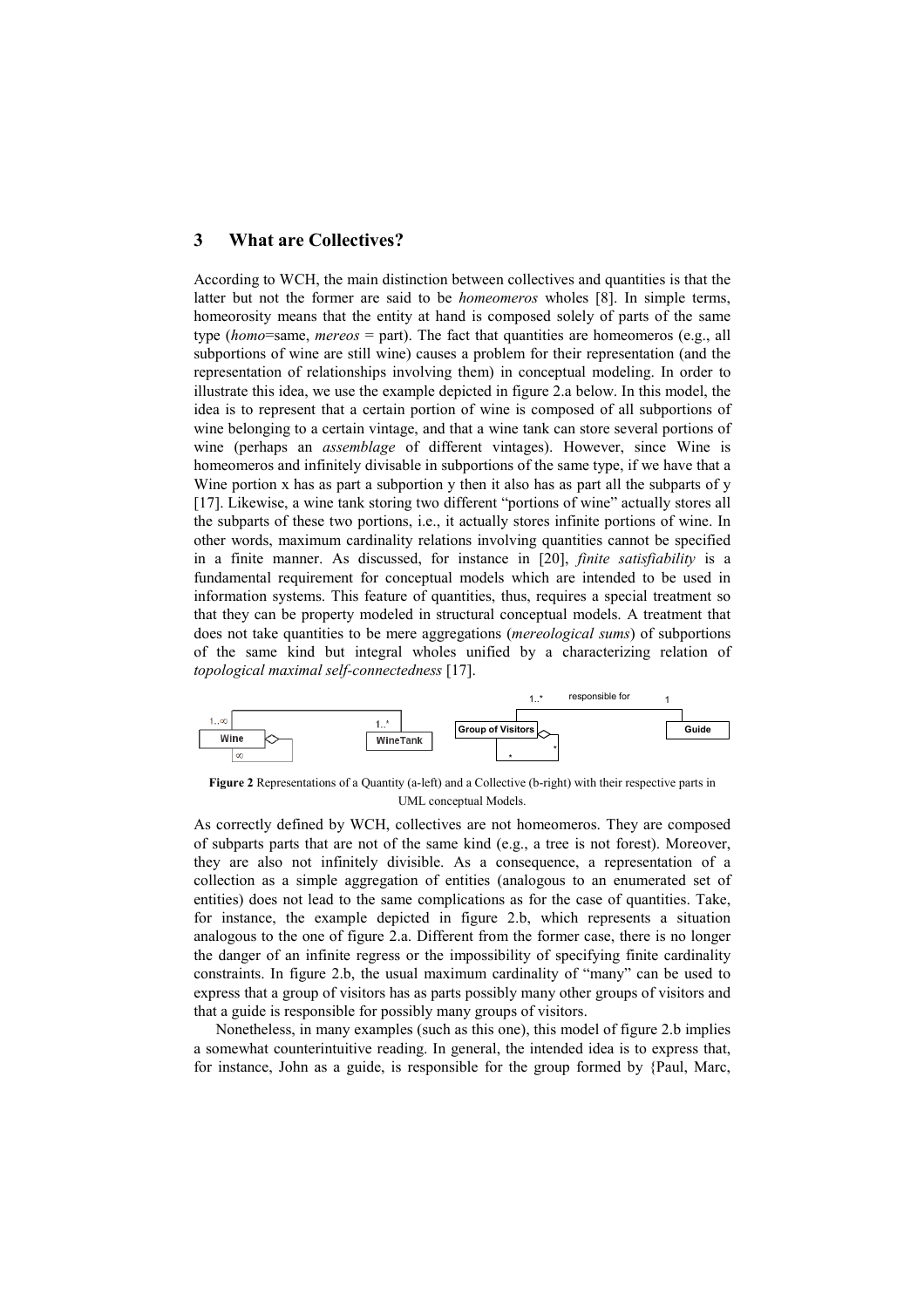Lisa} and for the other group formed by {Richard, Tom}. The intention is not to express that John is responsible for the groups {Paul, Marc, Lisa}, {Paul, Marc}, {Marc, Lisa}, {Paul, Lisa}, and {Richard, Tom}, i.e., that being responsible for the group {Paul, Marc, Lisa}, John should be responsible for all its subgroups. A simple solution to this problem is to consider groups of visitors as maximal sums, i.e., groups that are not parts of any other groups. In this case, depicted in figure 3, the cardinality constraints acquire a different meaning and it is no longer possible to say that a *group of visitors* is composed of other *groups of visitors* in this technical sense.



**Figure 3.** Representation of Collections as Maximal Sums

The solution above is similar to taking the meaning of a quantity K to be that of a maximally-self-connected-portion of K [17]. However, in the case of collections, topological connection cannot be used as a *unifying or characterizing relation* to form an integral whole, since collections can easily be spatially scattered. Nonetheless, another type of connection (e.g., social) should always be found. A question begging issue at this point is: why does it seem to be conceptually relevant to find *unifying relations* leading to (maximal) collections? As discussed in the previous section, collections taken as arbitrary sums of entities make little cognitive sense: we are not interested in the sum of a light bulb, the North Sea, the number 3 and Aida's second act. Instead, we are interested in aggregations of individuals that have a purpose for some cognitive task. So, we require all collectives in our system to form closure systems unified under a proper characterizing relation. For example, a group of visitors of interest can be composed by all those people that are attending a certain museum exhibition at a certain time. Now, by definition, a closure system is maximal (see formula (5)), thus, there can be no group of visitors in this same sense that is part of another group of visitors (i.e., another integral whole unified by the same relation).

Nonetheless, it can be the case that, among the parts of a group of visitors, further structure is obtained by the presence of other collections unified by different relations. For example, it can be the case that among the parts of a group of visitors A, there are collections B and C composed of the English and Dutch speaking people in that group, respectively. Now, neither the English speaking segment nor the Dutch speaking segment are *groups of visitors* in the technical sense just defined, since the latter has properties lacking in both of them (e.g., the property of having both English and Dutch segments). Moreover, the unifying relations of B and C are both specializations of A's unifying relation. For example, A is the collection of all parties attending an exhibition and the B is the collection of all English speakers among the parties attending that same exhibition. We return to this point in section 4.2.

By not being homeomeros and infinitely divisible, collectives actually bear a stronger similarity to functional complexes than to quantities in the classifications of [10,11]. In [11], for instance, the authors propose that the difference between a collective and a functional complex is that whilst the former has a *uniform* structure, the latter has a *heterogeneous* and *complex* one. We propose to rephrase this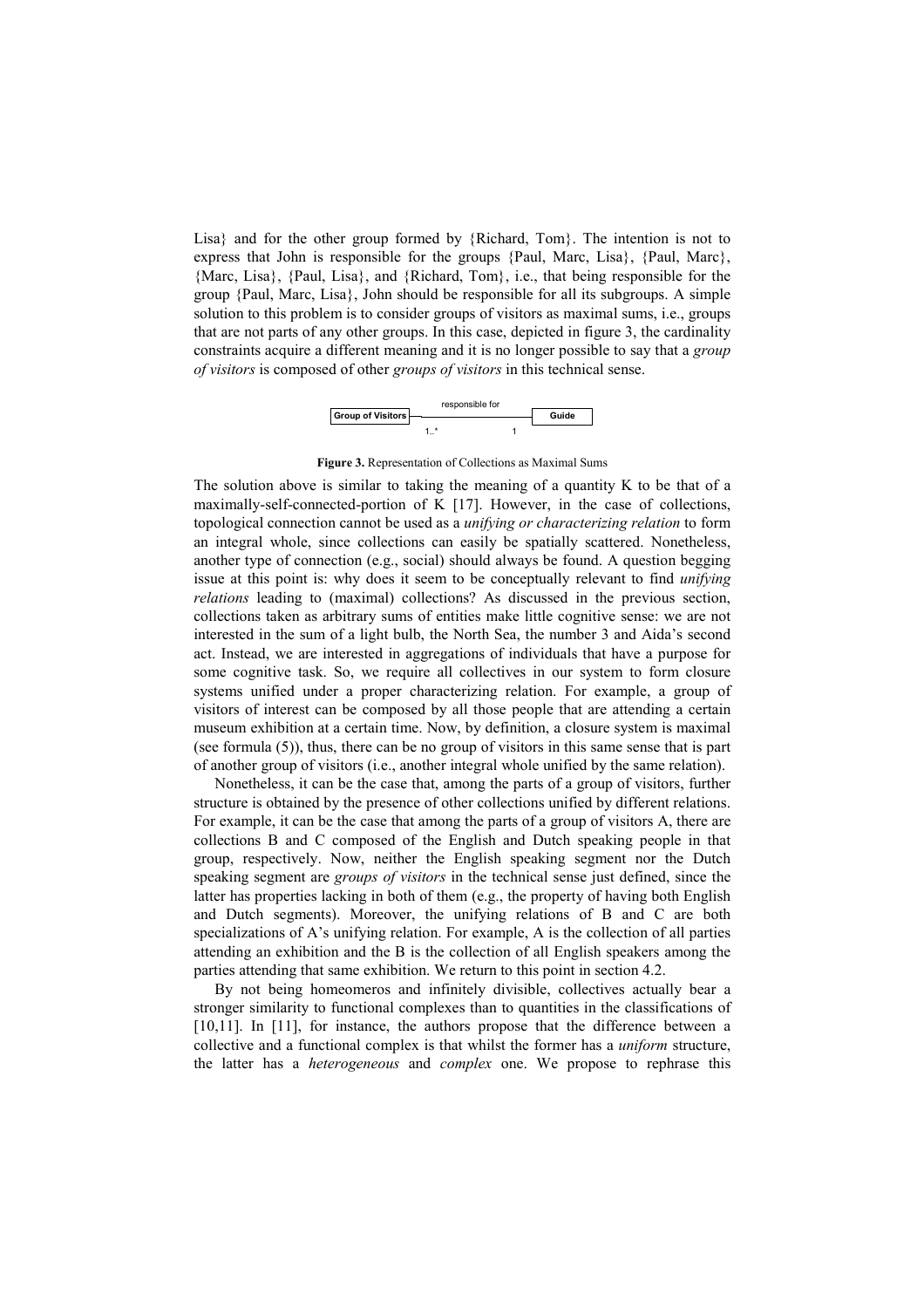statement in other terms. In a collective, *all member parts play the same role type w.r.t. the whole.* For example, all trees in a forest can be said to play the role of a forest member. In complexes, conversely, a variety of roles can be played by different components. For example, if all ships of a fleet are conceptualized as playing solely the role of "member of a fleet" then it can be said to be a collection of ships. Contrariwise, if this role is further specialized in "leading ship", "defense ship", "storage ship" and so forth, the fleet must be conceived as a functional complex.

Finally, we would like to call attention to the fact that collectives are not sets and, thus, the *member-collective* and the *subcollective-collective* relations are not the same as the *membership* (∈) and *subset* (⊂) relations, respectively. Firstly, collectives and sets belong to different ontological categories: the former are concrete entities that have spatiotemporal features; the latter, in contrast, are abstract entities that are outside space and time and that bear no causal relation to concrete entities [1]. Secondly, unlike sets, collectives do not necessarily obey an extensional principle of identity, i.e., it is not the case that a collective is always completely defined by the sum of its members. We take that some collectives can be considered extensional by certain conceptualizations; however, we also acknowledge the existence of *intentional collectives* obeying non-extensional principles of identity [21]. Thirdly, collectives are integral wholes unified by proper characterizing relations; sets can be simply postulated by enumerating their members. This feature of the latter is named *ontological extravagance* and it is a feature to be ruled out from any ontological system [19]. Finally, contrary to sets, we do not admit the existence of empty or unitary collectives. As a consequence, we eliminate a feature of set theory named *ontological exuberance* [19]. Ontological exuberance refers to the feature of some formal systems that allows for the creation of a multitude of entities without differentiation in content. For instance, in set theory, the elements a,  $\{a\}, \{\{a\}\}\$ ,  $\{\{\{a\}\}\}\$ ,  $\{\ldots\}\$  are all considered to be distinct entities. We shall return to some of these points in the next section.

### **4 Parthood Relations involving Collectives**

### **4.1 The Member-Collection Relation**

According to [22], classical semantic analysis of plurals and groups distinguish between *atomic entities*, which can be *singular* or *collectives*, and *plural entities*. From a linguistic point of view, the *member-collection* relation is considered to be one that holds between an *atomic entity* (e.g., John, the deck of cards) and either a *plural* (e.g., {John, Marcus}) *or a collective term* (e.g., the children of Joseph, the collection of ancient decks).

Before we can continue, a formal qualification of this notion of atomicity is needed. Suppose an integral whole W unified under a relation R. By using this unifying (or characterizing) relation R, we can then define a composition relation  $\leq_R$ such that  $(x \leq_R W)$  iff: (i) there is a set B such that **cs**  $\langle \mathbf{R} \rangle \mathbf{B}$ ; (iii)  $(x \leq W)$  and  $(x \in B)$ . Intuitively, this relation captures the idea that there is indeed a genuine connection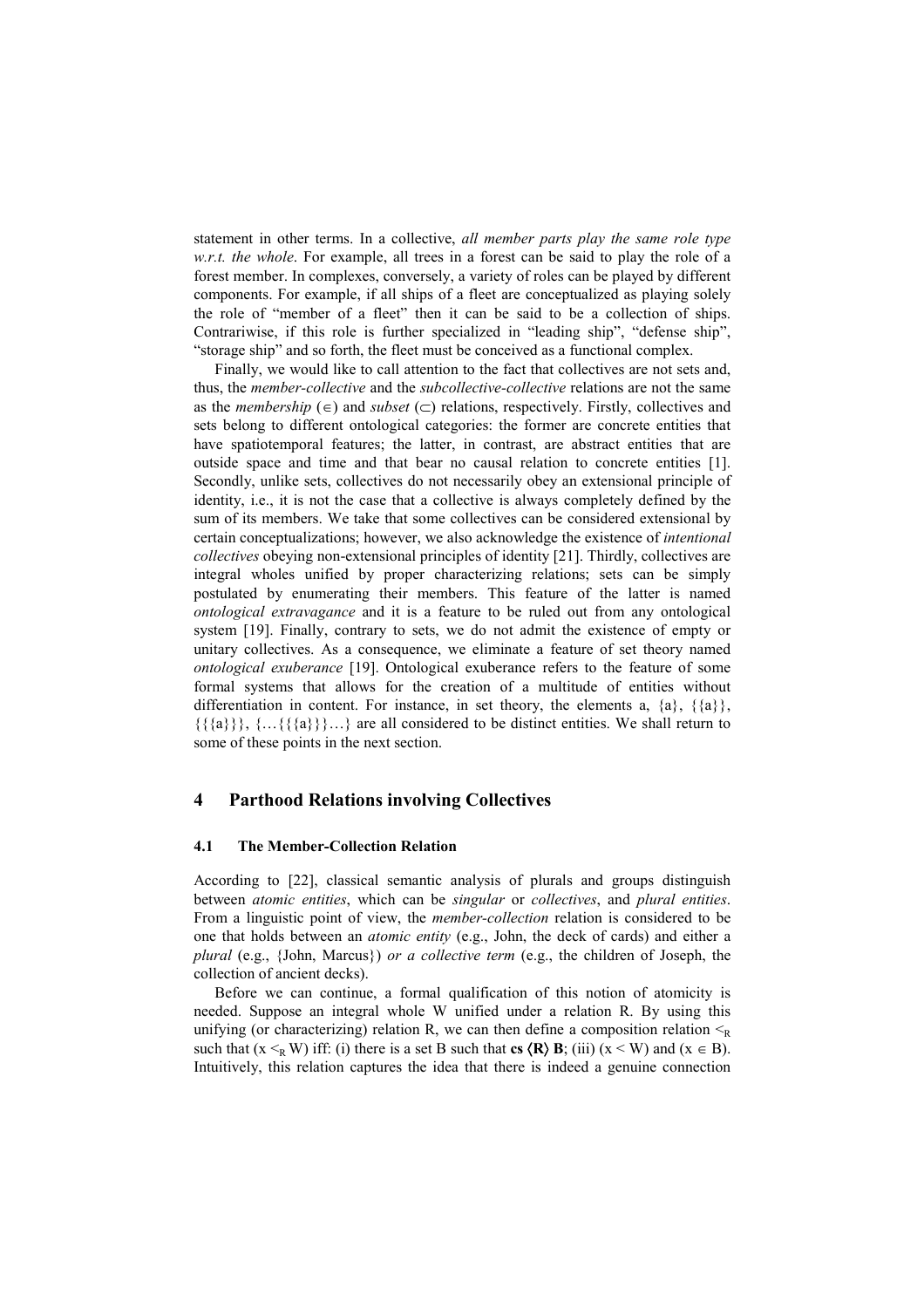between a part x and the whole W (as opposed to a merely formal one). Now, one important thing to highlight is that if  $(x \leq_R W)$  then there is no y such  $(y \leq_R x)$ . In other words, the closure set defined by relation R are the R-atoms of W. This is because, the whole W unified under R is maximal under this relation (by the definition of an Rclosure system). The fact that no R-part of W can be unified under the same relation R of course does not imply that these R-parts need to be atomic in an absolute sense. In fact, given an element x such that  $(x \leq_R W)$ , x itself can be an integral wholes unified by a different relation R'. However, it should be clear by now that the sets of R' atoms of x and the set of R-atoms of W (of which x is a member) are disjoint.

An example of a relation that takes place between an atom under relation R and an integral whole unified under that relation is the *member-collective* relation (symbolized as *M(part,whole)*). Following the above discussion, we have that these relations are never transitive, i.e., they are intransitive. Thus, if  $M(x,W)$  then x is atomic for W, and if we have  $M(y,x)$ , we also have necessarily that  $-M(y,W)$ . In other words, for the case of the member-collective relation, to say that a member must be a *singular* entity coincides with this entity being an *atom* in the sense just discussed, i.e., an atom w.r.t. to a characterizing relation unifying that specific whole.

The following example illustrates the intransitivity of the member-collection relation: "*I am member of a club C (collective) and my club is a member of an International Association of clubs C' (collective). However, it does not follow that I am a member of this International Association of Clubs C' since this only has clubs as members, not individuals"*. However, an even more general statement about the intransitivity of this relation can be made. Since members of a collective are considered to be atomic w.r.t. the context in which the collective is defined, if an individual x is a part of (member of) a collection y, then for every z which is part of (member of, functional part of, sub-collection of) x, then z is not a part of (member of) y. In other words, the member-collective relation causes the part to necessarily be seen as atomic in the context of the whole, hence, "blocking" a possible transitive chain of part-whole relations. Thus, for instance, although an individual John can be part of (member of) a Club, none of John's parts (e.g., his heart) is part of that Club.

Regarding the weak supplementation axiom, some authors claim that this axiom is too hard a constraint to be imposed to the member-collective relation [4]. From a formal point of view, this view implies that we accept *reflexive characterizing relations* for collectives as integral wholes. Such an approach seems at first to be somehow afforded by common sense. For instance, we can conceive a book of poems composed of a single poem, a CD composed of a single track, a purchase order composed of single order item, or a journal issue composed by a single article. Now, are there disadvantages to such an approach? We can foresee two of them.

Firstly, abandoning weak supplementation would set this relation apart from all the other parthood relations that we have considered, since this axiom (considered to be constitutive of the very meaning of part) is assumed by the relations of *componentfunctional complex* [16], *subquantity-quantity* [17], and *subcollective-collective* (section 4.2). Secondly, this choice opens the possibility for the creation of collectives with one single member. But what then would be the difference between John,  ${John}, {(John)}, ..., {(John)}, ...$ , etc? If entities such as these are generally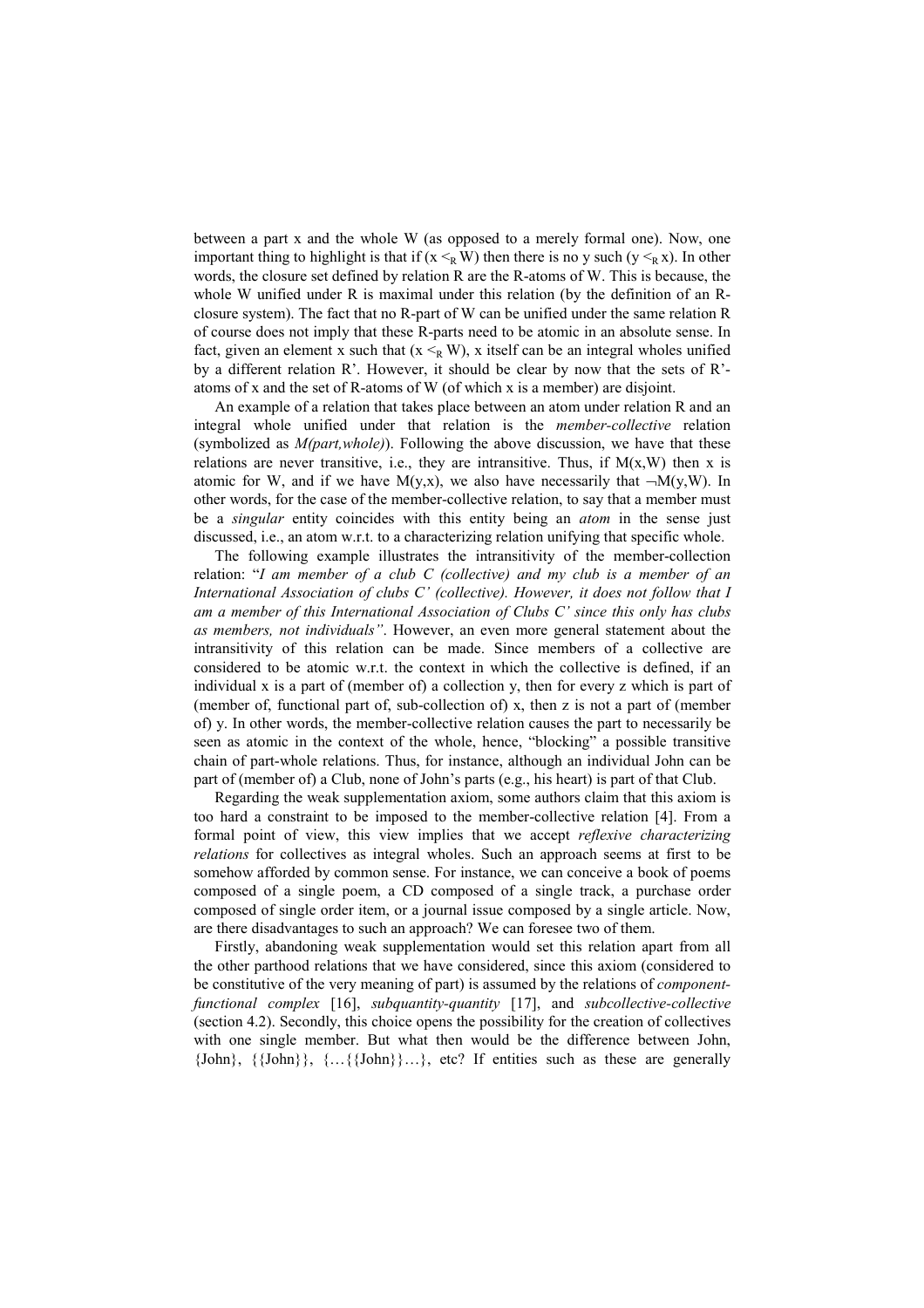adopted, then our system can face the objection of *ontological extravagance*, and we should be reminded that avoiding this feature was one of the motivations of mereology in the first place [19]. Given these two reasons, we adopt in this paper the view that weak supplementation should be part of the axiomatization of the membercollective relation. This obviously does not imply that we cannot have single-track CD's or single-article journal issues. Following [1], in these cases, we consider the relation between, for instance, the tracks and the CDs to be a relation of *constitution* as opposed to one of parthood. Relations of constitution abound in ontology. An example is the relation between a marble statue and the (single portion of marble) that constitutes it [1]. In fact, a more detailed analysis of WCH initial proposal showed that some of their original meronymic relations are in fact cases of constitution [1,11].

Finally, let us take the case of the secondary (modal) property of essentiality. As we have previously discussed, unlike sets and mereological sums, collectives do not necessarily have an extensional criterion of identity. That is, whereas for some collectives the addition or subtraction of a member renders a different individual, it is not the case that this holds for all of them. However, when this is the case, all member-collective relations that the extensional collective participates as a whole are relations of essential parthood. This is because, since a collective (by definition) has a uniform structure, then all members of a collective must be indistinguishable w.r.t. the whole. As a consequence, it cannot be the case that some members of a collection are essential while others are not. In summary, member-collective relations are only relations of essential parthood if the collective in the association end connected to the whole is an extensional individual. In the converse reading, if a collective is extensional then all its parts (members) are essential.

#### **4.2The Subcollective-Collective Relation**

In contrast with the member-collective relation, from a linguistic point of view, the *subcollective-collective* is a relation that holds between two plural entities, or collectives constituted by such plural entities, such that all atoms of the first are also atoms of the second [22].

Let us start with an example. Figure 4 depicts an integral whole termed the DSRG (Distributed Systems Research Group) unified by the relation of *carrying out research in the area of distributed systems at University X (UtX)*. The R-atoms of DSRG are them {John, Mary, Peter, Mark}. The fact that no R-part of W can be unified under the same relation R also does not imply that these R-parts cannot be further structured to form new wholes. In other words, for example, we can take two different relations R'and R'' which are specializations of R, such that they can be used to form new closure systems among the R-parts of DSRG. Let R' be the relation of *carrying out research in the same sub-area of modeling of distributed systems at UtX,* and R' be the relation of *carrying out research in the same sub-area of performance of distributed systems at UtX*. This situation is depicted in figure 5.

Indeed, the fact that R' is a specialization of the condition R implies that the possible relata of R' are the R-atoms of R, i.e.,  $R \subseteq R$ . When this is the case, we name the integral whole W' unified under R' a *subcollective* of the whole W unified under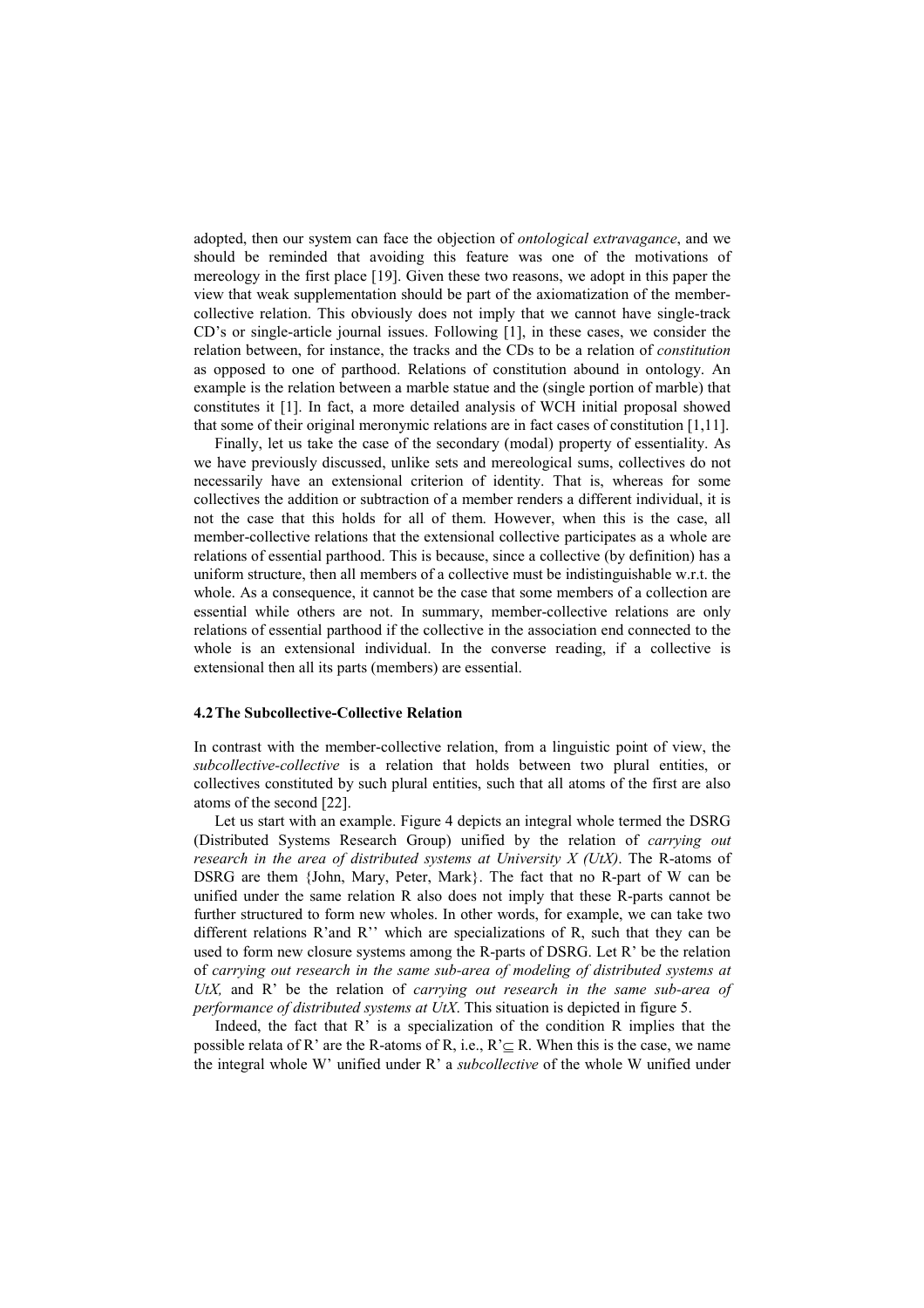R. Let us name the relation between W' and W the relation of *subcollective-collective*, symbolized as  $C(W', W)$ . We then have that  $C(W', W)$  iff: (i) all formal parts of W' are formal parts of W; (ii) the characterizing relation R' of W' is a specialization of the characterizing relation R of W. Now, suppose an integral whole W'' unified by relation  $R$ " and  $C(W", W')$ . By the above definition of the C-parthood relation, we have that  $R'' \subseteq R'$ , and that all parts of W'' are also parts of W'. Due to the transitivity of both formal parthood (<) and the subset relation ( $\subseteq$ ), we have that R<sup>'</sup>' $\subseteq$ R, and also that all formal parts of W'' are also formal parts of W. Again, by definition, we conclude that C(W'',W) holds. In other words, the *subcollectivecollective* relation is always transitive.



**Figure 4.** Examples of an integral whole (collective) and its members



**Figure 5.** Examples of a collective and its subcollectives

A second property we would like to demonstrate is the following. Suppose we have that  $M(y,x)$  and  $C(x,W)$ , and that R' and R are the characterizing relations of x and W, respectively. Since M(y,x), we have both that ( $y \le x$ ) and that y is an R'-atom of x. From  $C(x, W)$ , we have that all formal parts of x are formal parts of W, but also that  $R' \subseteq R$ . Again, due to the transitivity of both < and  $\subseteq$ , we have both that (y < W) and that y is a R-atom of W. From this, we conclude that  $M(y, W)$ . In other words, transitivity always holds across a member-collective relation combined with a subcollective-collective relation.

Now, how does the subcollective-collective relation stand w.r.t. weak supplementation? Suppose that we have two collectives x and y such that  $C(y,x)$ . As we have previously discussed, x is closure system unified by relation R, and y must be a closure system unified by a specialization of this condition R'. Since the subcollective-collective relation is irreflexive, we have that R' is necessarily a proper subset of R, i.e., there are R-atoms of x which are not R'-atoms of y. This, at first, seems to imply that we can always have an integral whole z which is unified by another specialization  $R$ <sup>"</sup> of R (the complement of R w.r.t. R<sup>'</sup>). However, the fact that there are members of x which are not part of y does not mean that these members can define a genuine integral whole. In other words, it can be the case that the only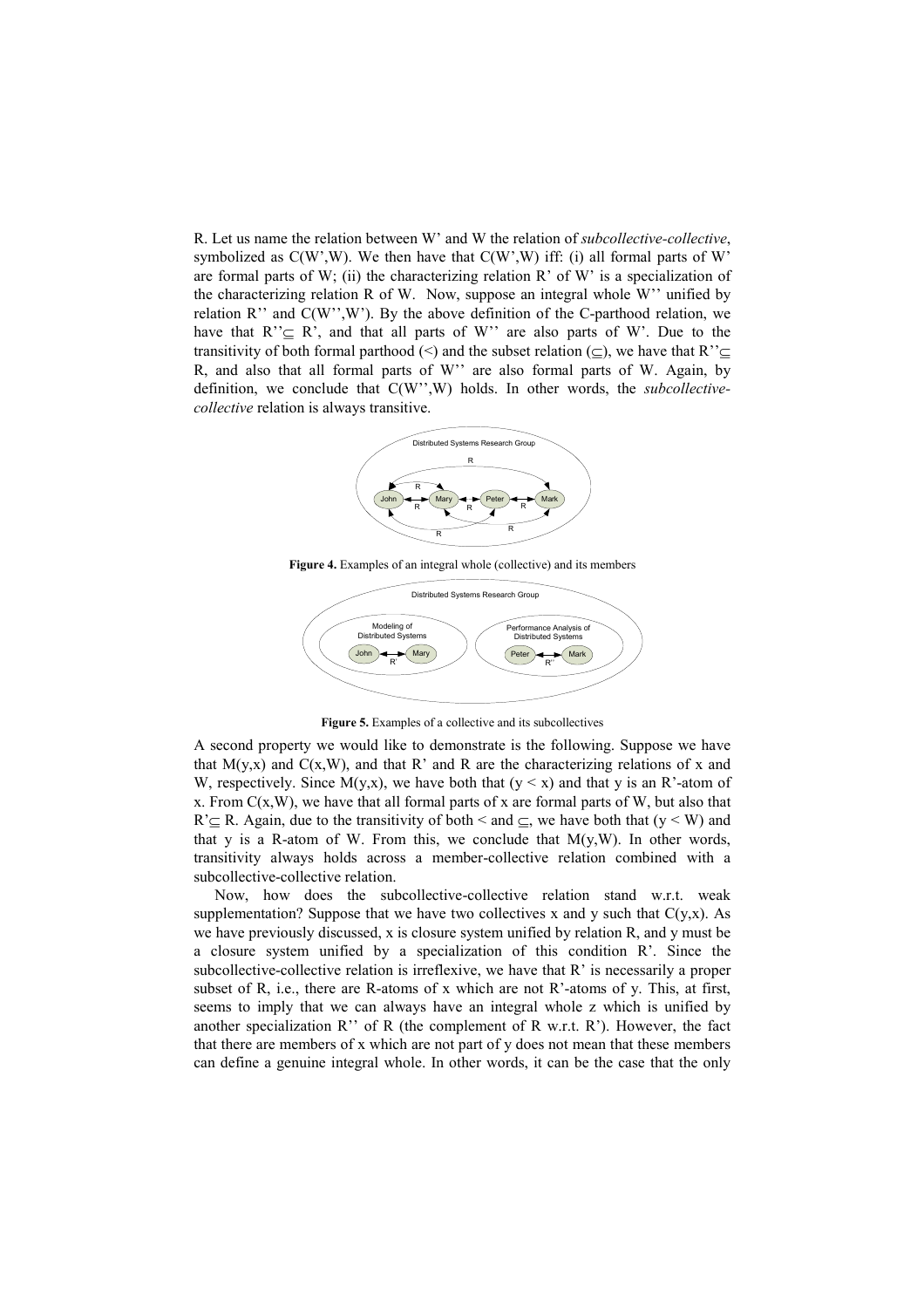relation in common between these entities is that they obey the condition implied by R and the negation the condition implied by R'. As discussed in  $[1,5]$ , characterizing entities based on negative properties is a poor ontological choice. For this reason, if we have that  $C(y,x)$  we do not require that there is a z different from y such that  $C(z,x)$ , but we do require that there is a z such that  $\neg \overrightarrow{\text{overlap}}(z,y)$  and  $M(z,x)$ .

In the previous sections, we have discussed that collectives are not necessarily extensional and that, if a member of a collective is essential to the collective, then the collective is an extensional entity, i.e., all its members are essential. How do subcollectives stand w.r.t. to this secondary property? Suppose that we have a collective W composed of the subcollective W' and W'' such that the former is an essential part of W but not the latter. Now, as we have discussed, the structure of collectives is defined via specialization of the collective's unifying relation, i.e., the members of W' and W'' are also members of W. This implies that all subcollectives of W are *inseparable parts* of it, i.e., W' and W'' come to existence by refining the structure of W and by grouping the specific members of W. As a consequence, they cannot exist without that whole. A second observation we can make is that if there is an x which is a member of W', and x is an essential member of W then x must also be an essential member of W'. The argument can be made as follows. If x is an essential part of W then W cannot exist without x; If W' is an inseparable part of W then W' cannot exist without W; due to the transitivity of existential dependence [14], we have that W' cannot exist without x, ergo, x is an essential part of W'. Finally, since we are admitting that collectives are not necessarily extensional entities, it is conceivable that a whole W has an essential part W' composed of members which are not essential for either W or W'. For instance, suppose that by law, all juries must have at least two members which are older than sixty years old. Although this subcollective would be essential to the whole, it is conceivable that its individual members are exchangeable. By the same reasoning, one could admit a particular subcollective to be essential to a whole, without requiring the other collectives of that whole to be likewise essential.

### **4.3Towards a UML Profile for Modeling Collectives and their Parts**

We summarize the results of these sections in a proposal that has been incorporated in a UML profile for representing the member-collective and the subcollective-collective relations (table 1). Since a profile is constituted by syntactical constraints and, since UML conceptual models are always defined at the type level, the meta-properties of irreflexivity, anti-symmetry and transitivity (at instance level) cannot be captured by profile constraints. We have included a constraint to guarantee weak supplementation for these relations taking into consideration the type-level nature of a UML class diagram, i.e., taking into consideration the minimum cardinality constraints of all parthood relations connected to the same type representing a whole.

| <b>Metaclass</b> | <b>Description</b>                                                            |
|------------------|-------------------------------------------------------------------------------|
| «collective»     | A «collective» represents a type whose instances are collectives, i.e., they  |
| A                | are collections of entities that have a uniform structure. Examples include a |
|                  | deck of cards, a forest, a group of visitors, a pile of bricks.               |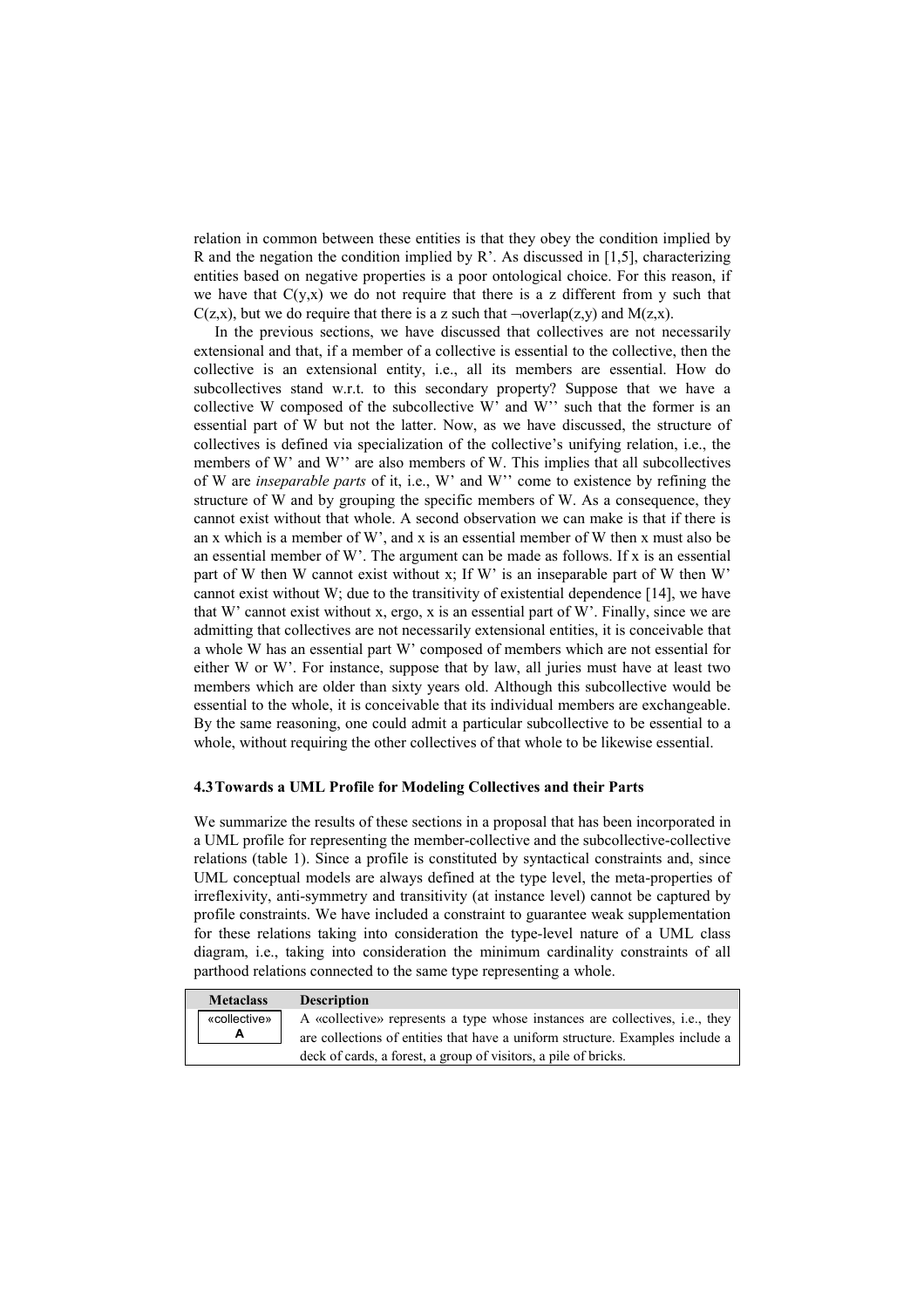| subcollective-<br>collective                                 | This parthood relation holds between two collectives. Examples include: (a)<br>the north part of the Black Forest is part of the Black Forest; (b) The<br>collection of Jokers in a deck of cards is part of that deck; (c) the collection<br>of forks in a cutlery set is part of that cutlery set. We use the symbols<br>≪<br>and $\bullet$ to represent the shareable and non-<br>shareable (see http://www.uml.org/) versions of this relation, respectively.                                                                                                                                                                                                                                                                                                                                                                                                                                                                                                                                                                                                                                                                                                                                                                                                                                                                                                                                                                                                                     |
|--------------------------------------------------------------|---------------------------------------------------------------------------------------------------------------------------------------------------------------------------------------------------------------------------------------------------------------------------------------------------------------------------------------------------------------------------------------------------------------------------------------------------------------------------------------------------------------------------------------------------------------------------------------------------------------------------------------------------------------------------------------------------------------------------------------------------------------------------------------------------------------------------------------------------------------------------------------------------------------------------------------------------------------------------------------------------------------------------------------------------------------------------------------------------------------------------------------------------------------------------------------------------------------------------------------------------------------------------------------------------------------------------------------------------------------------------------------------------------------------------------------------------------------------------------------|
| member-<br>collective                                        | This is a parthood relation between a functional complex or a collective (as a<br>part) and a collective (as a whole). Examples include: (a) a tree is part of<br>forest; (b) a card is part of a deck of cards; (c) a club member is part of a<br>club. We use the symbols $\circledast$ and $\circledast$ to represent the<br>shareable and non-shareable versions of this relation, respectively.                                                                                                                                                                                                                                                                                                                                                                                                                                                                                                                                                                                                                                                                                                                                                                                                                                                                                                                                                                                                                                                                                  |
|                                                              | <b>General Constraints</b>                                                                                                                                                                                                                                                                                                                                                                                                                                                                                                                                                                                                                                                                                                                                                                                                                                                                                                                                                                                                                                                                                                                                                                                                                                                                                                                                                                                                                                                            |
|                                                              | 1. Weak Supplementation: Let T be a type whose instances are wholes and let $\{T_1 \dots T_2\}$<br>be a set of types related to T via the subcollective-collective or member-collective<br>relations. Let lower <sub>Ci</sub> be the value of the minimum cardinality constraint of the<br>association end connected to $C_i$ in the aggregation relation. Then, we have that<br>$\left(\sum_{i=1}^{n} \text{lower}_{\text{Ci}}\right) \geq 2;$                                                                                                                                                                                                                                                                                                                                                                                                                                                                                                                                                                                                                                                                                                                                                                                                                                                                                                                                                                                                                                       |
| Constraints applied to the subcollective-collective relation |                                                                                                                                                                                                                                                                                                                                                                                                                                                                                                                                                                                                                                                                                                                                                                                                                                                                                                                                                                                                                                                                                                                                                                                                                                                                                                                                                                                                                                                                                       |
| self.target.upper = $1$ );                                   | 1. This relation only holds between collectives, i.e., they must be either stereotyped as<br>«collective» or be a subtype of a type stereotyped as «collective»;<br>2. Collectives are maximal entities. For this reason, it is not the case that a collective can<br>have as a part another collective of the same type (i.e., unified by the same relation). As a<br>consequence, these relations are irreflexive at the type level. In UML terms, the two<br>association ends of this relation must be connected to classes of different types (albeit<br>both stereotyped as «collective»);<br>3. Also because collectives are maximal entities, a collective can have at maximum one<br>subcollective of a given type. For this reason, the maximum cardinality constraint in the<br>association end connected to the part in this relation must be one (in UML terms,<br>4. All subcollective-collective relations are relations of <i>inseparable parthood</i> . These<br>relations are marked with a tagged value {insperable} and the association end connected<br>to the whole must be immutable (in UML terms, self.source.readOnly = true);<br>5. This relation conforms to the axiomatization of Minimum Mereology (MM), i.e., it is an<br>Irreflexive, Asymmetric and Transitivity relation which obeys the Weak Supplementation<br>axiom. Moreover, if a collective W has one single direct subcollective W', then it must<br>have members which are disjoint from W'; |
|                                                              | Constraints applied to the member-collective relation                                                                                                                                                                                                                                                                                                                                                                                                                                                                                                                                                                                                                                                                                                                                                                                                                                                                                                                                                                                                                                                                                                                                                                                                                                                                                                                                                                                                                                 |
| 1.<br>2.                                                     | This relation can only represent <i>essential parthood</i> if the object representing the whole on<br>this relation is an extensional individual. In this case, all parthood relations in which this<br>individual participates as a whole are essential parthood relations. These relations are<br>marked with tagged value {essential} and the association end connected to the part must<br>be immutable (in UML terms, self.target.readOnly = true);<br>The class connected to association end relative to the whole individual must be a type                                                                                                                                                                                                                                                                                                                                                                                                                                                                                                                                                                                                                                                                                                                                                                                                                                                                                                                                    |
|                                                              | whose instances are collectives, i.e., they must be either stereotyped as «collective» or be                                                                                                                                                                                                                                                                                                                                                                                                                                                                                                                                                                                                                                                                                                                                                                                                                                                                                                                                                                                                                                                                                                                                                                                                                                                                                                                                                                                          |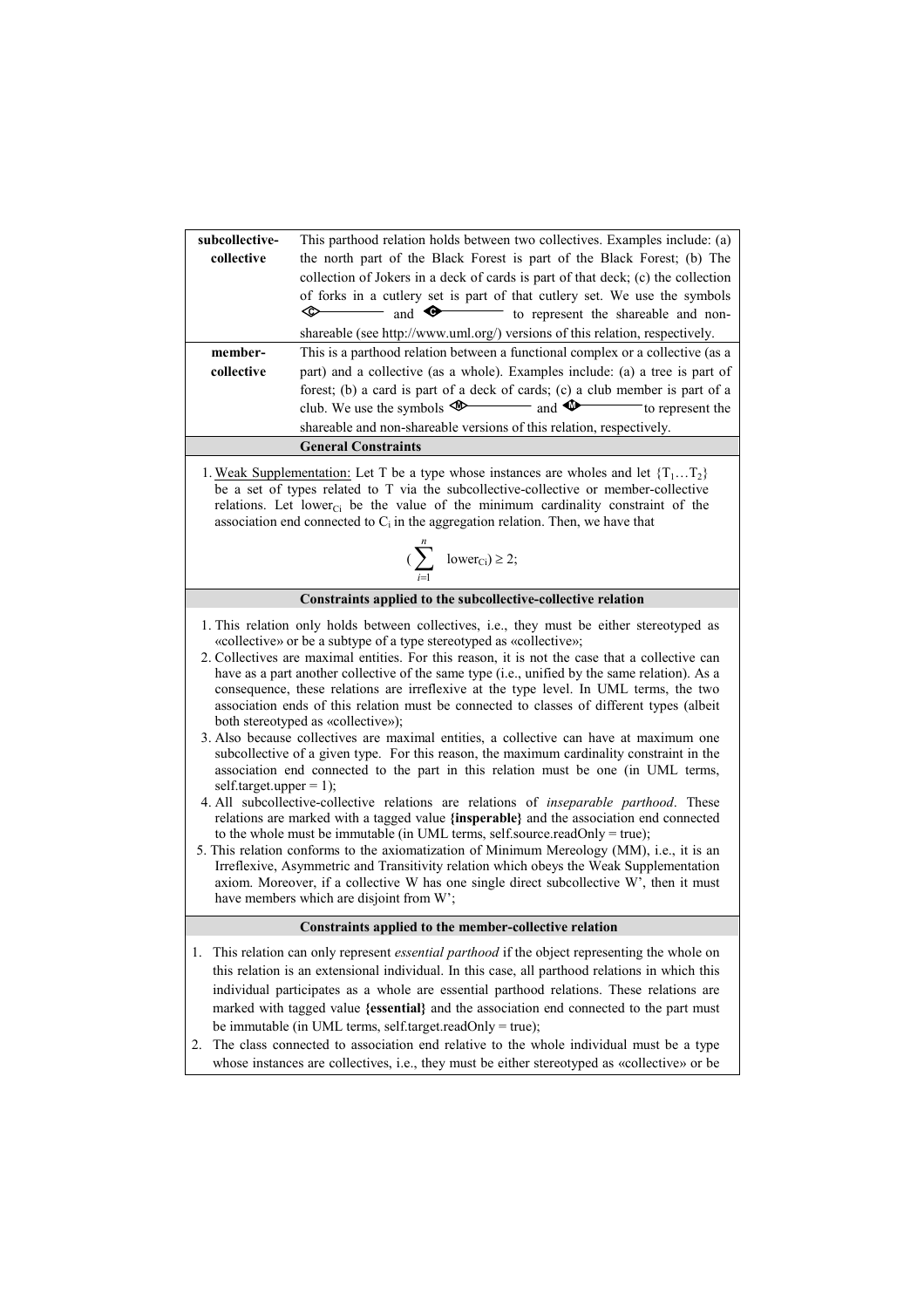a subtype of a type stereotyped as «collective»;

- 3. This is an Irreflexive and Asymmetric relation which obeys the Weak Supplementation axiom. However, it is also an Intransitive relation. Although transitivity does not hold across two member-collective relations, a member-collective relation followed by subcollective-collective relation is transitive. That is, for all  $a,b,c$ , if  $M(a,b)$  and  $M(b,c)$ then  $-M(a,c)$ , but if  $M(a,b)$  and  $C(b,c)$  then  $M(a,c)$ .
- 4. Asides from being intransitive, a member x of a collective W is atomic w.r.t. the collective. This means that for if an entity y is part of x then y is not a member of W.

For the sake of illustration, we revisit in figures 6.a and 6.b two of the examples discussed in this paper, explicitly representing them with the modeling primitives proposed in table 1. As one can observe, we decorate the standard UML symbol for aggregation with a C and an M to represent a subcollective-collective and membercollective relations, respectively.



Figure 6. Examples of subcollective-collective and member-collective part-whole relations

# **5 Final Considerations**

The development of suitable foundational theories is an important step towards the definition of precise real-world semantics and sound methodological principles for conceptual modeling languages. This article concludes a sequence of papers that aim at addressing the three fundamental types of wholes prescribed by theories in linguistics and cognitive sciences, namely, functional complexes, quantities, and collectives. The first of these roughly correspond to our common sense notion of object and, hence, the standard interpretation of objects (or entities) in the conceptual modeling literature is one of functional complexes. The latter two categories, in contrast, have traditionally been neglected both in conceptual modeling as well as in the ontological analyzes of conceptual modeling grammars.

In this paper, we conduct one such ontological analysis to investigate the proper representation of types whose instances are collectives, as well as the representation of parthood relations involving them. As result, we were able to provide a sound ontological interpretation for these notions, as well as modeling guidelines for their proper representation in conceptual modeling. In addition, we have managed to provide a precise qualification for the relations of *member-collective* and *subcollective-collective* w.r.t. to both classical mereological properties (e.g., transitivity, weak supplementation, extensionality) as well as modal secondary